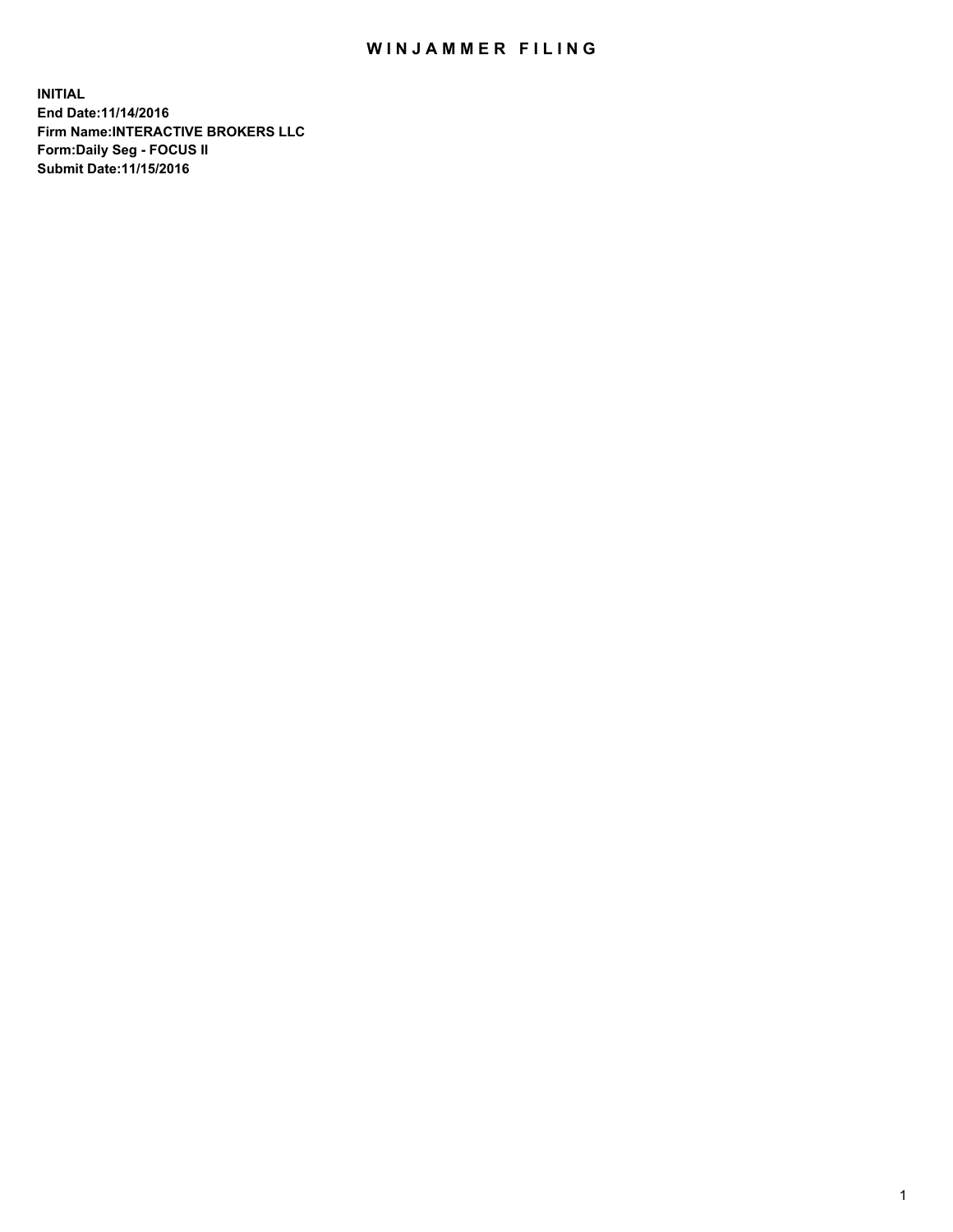## **INITIAL End Date:11/14/2016 Firm Name:INTERACTIVE BROKERS LLC Form:Daily Seg - FOCUS II Submit Date:11/15/2016 Daily Segregation - Cover Page**

| Name of Company<br><b>Contact Name</b><br><b>Contact Phone Number</b><br><b>Contact Email Address</b>                                                                                                                                                                                                                          | <b>INTERACTIVE BROKERS LLC</b><br>James Menicucci<br>203-618-8085<br><u>jmenicucci@interactivebrokers.c</u><br>om |
|--------------------------------------------------------------------------------------------------------------------------------------------------------------------------------------------------------------------------------------------------------------------------------------------------------------------------------|-------------------------------------------------------------------------------------------------------------------|
| FCM's Customer Segregated Funds Residual Interest Target (choose one):<br>a. Minimum dollar amount: ; or<br>b. Minimum percentage of customer segregated funds required:%; or<br>c. Dollar amount range between: and; or<br>d. Percentage range of customer segregated funds required between:% and%.                          | $\overline{\mathbf{0}}$<br>0<br>155,000,000 245,000,000<br>0 <sub>0</sub>                                         |
| FCM's Customer Secured Amount Funds Residual Interest Target (choose one):<br>a. Minimum dollar amount: ; or<br>b. Minimum percentage of customer secured funds required:%; or<br>c. Dollar amount range between: and; or<br>d. Percentage range of customer secured funds required between:% and%.                            | $\overline{\mathbf{0}}$<br>$\overline{\mathbf{0}}$<br>80,000,000 120,000,000<br>00                                |
| FCM's Cleared Swaps Customer Collateral Residual Interest Target (choose one):<br>a. Minimum dollar amount: ; or<br>b. Minimum percentage of cleared swaps customer collateral required:% ; or<br>c. Dollar amount range between: and; or<br>d. Percentage range of cleared swaps customer collateral required between:% and%. | $\overline{\mathbf{0}}$<br>$\overline{\mathbf{0}}$<br>0 <sub>0</sub><br><u>00</u>                                 |

Attach supporting documents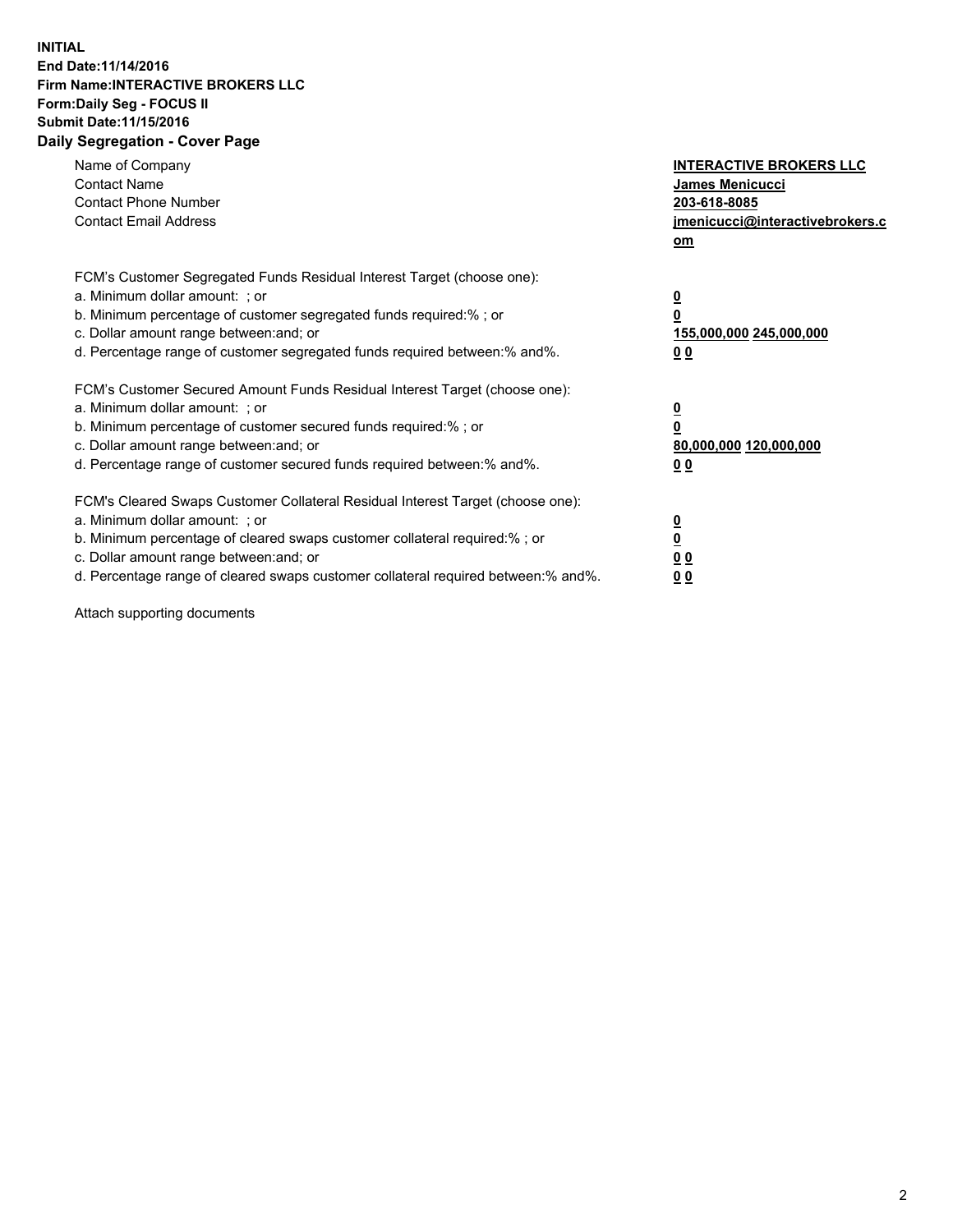## **INITIAL End Date:11/14/2016 Firm Name:INTERACTIVE BROKERS LLC Form:Daily Seg - FOCUS II Submit Date:11/15/2016 Daily Segregation - Secured Amounts**

|     | Daily Jegregation - Jeculed Aniounts                                                                       |                                  |
|-----|------------------------------------------------------------------------------------------------------------|----------------------------------|
|     | Foreign Futures and Foreign Options Secured Amounts                                                        |                                  |
|     | Amount required to be set aside pursuant to law, rule or regulation of a foreign                           | $0$ [7305]                       |
|     | government or a rule of a self-regulatory organization authorized thereunder                               |                                  |
| 1.  | Net ledger balance - Foreign Futures and Foreign Option Trading - All Customers                            |                                  |
|     | A. Cash                                                                                                    | 336,031,128 [7315]               |
|     | B. Securities (at market)                                                                                  | $0$ [7317]                       |
| 2.  | Net unrealized profit (loss) in open futures contracts traded on a foreign board of trade                  | 5,363,717 [7325]                 |
| 3.  | Exchange traded options                                                                                    |                                  |
|     | a. Market value of open option contracts purchased on a foreign board of trade                             | 412,697 [7335]                   |
|     | b. Market value of open contracts granted (sold) on a foreign board of trade                               | -24,522 [7337]                   |
| 4.  | Net equity (deficit) (add lines 1. 2. and 3.)                                                              | 341,783,020 [7345]               |
| 5.  | Account liquidating to a deficit and account with a debit balances - gross amount                          | 53,452 [7351]                    |
|     | Less: amount offset by customer owned securities                                                           | 0 [7352] 53,452 [7354]           |
| 6.  | Amount required to be set aside as the secured amount - Net Liquidating Equity                             | 341,836,472 [7355]               |
|     | Method (add lines 4 and 5)                                                                                 |                                  |
| 7.  | Greater of amount required to be set aside pursuant to foreign jurisdiction (above) or line                | 341,836,472 [7360]               |
|     | 6.                                                                                                         |                                  |
|     | FUNDS DEPOSITED IN SEPARATE REGULATION 30.7 ACCOUNTS                                                       |                                  |
| 1.  | Cash in banks                                                                                              |                                  |
|     | A. Banks located in the United States                                                                      | $0$ [7500]                       |
|     | B. Other banks qualified under Regulation 30.7                                                             | 0 [7520] 0 [7530]                |
| 2.  | Securities                                                                                                 |                                  |
|     | A. In safekeeping with banks located in the United States                                                  | 418,461,535 [7540]               |
|     | B. In safekeeping with other banks qualified under Regulation 30.7                                         | 0 [7560] 418,461,535 [7570]      |
| 3.  | Equities with registered futures commission merchants                                                      |                                  |
|     | A. Cash                                                                                                    | $0$ [7580]                       |
|     | <b>B.</b> Securities                                                                                       | $0$ [7590]                       |
|     |                                                                                                            |                                  |
|     | C. Unrealized gain (loss) on open futures contracts                                                        | $0$ [7600]                       |
|     | D. Value of long option contracts                                                                          | $0$ [7610]                       |
| 4.  | E. Value of short option contracts                                                                         | 0 [7615] 0 [7620]                |
|     | Amounts held by clearing organizations of foreign boards of trade                                          |                                  |
|     | A. Cash                                                                                                    | $0$ [7640]                       |
|     | <b>B.</b> Securities                                                                                       | $0$ [7650]                       |
|     | C. Amount due to (from) clearing organization - daily variation                                            | $0$ [7660]                       |
|     | D. Value of long option contracts                                                                          | $0$ [7670]                       |
|     | E. Value of short option contracts                                                                         | 0 [7675] 0 [7680]                |
| 5.  | Amounts held by members of foreign boards of trade                                                         |                                  |
|     | A. Cash                                                                                                    | 65,409,769 [7700]                |
|     | <b>B.</b> Securities                                                                                       | $0$ [7710]                       |
|     | C. Unrealized gain (loss) on open futures contracts                                                        | 6,384,631 [7720]                 |
|     | D. Value of long option contracts                                                                          | 412,679 [7730]                   |
|     | E. Value of short option contracts                                                                         | -24,521 [7735] 72,182,558 [7740] |
| 6.  | Amounts with other depositories designated by a foreign board of trade                                     | 0 [7760]                         |
| 7.  | Segregated funds on hand                                                                                   | $0$ [7765]                       |
| 8.  | Total funds in separate section 30.7 accounts                                                              | 490,644,093 [7770]               |
| 9.  | Excess (deficiency) Set Aside for Secured Amount (subtract line 7 Secured Statement<br>Page 1 from Line 8) | 148,807,621 [7380]               |
| 10. | Management Target Amount for Excess funds in separate section 30.7 accounts                                | 80,000,000 [7780]                |
| 11. | Excess (deficiency) funds in separate 30.7 accounts over (under) Management Target                         | 68,807,621 [7785]                |
|     |                                                                                                            |                                  |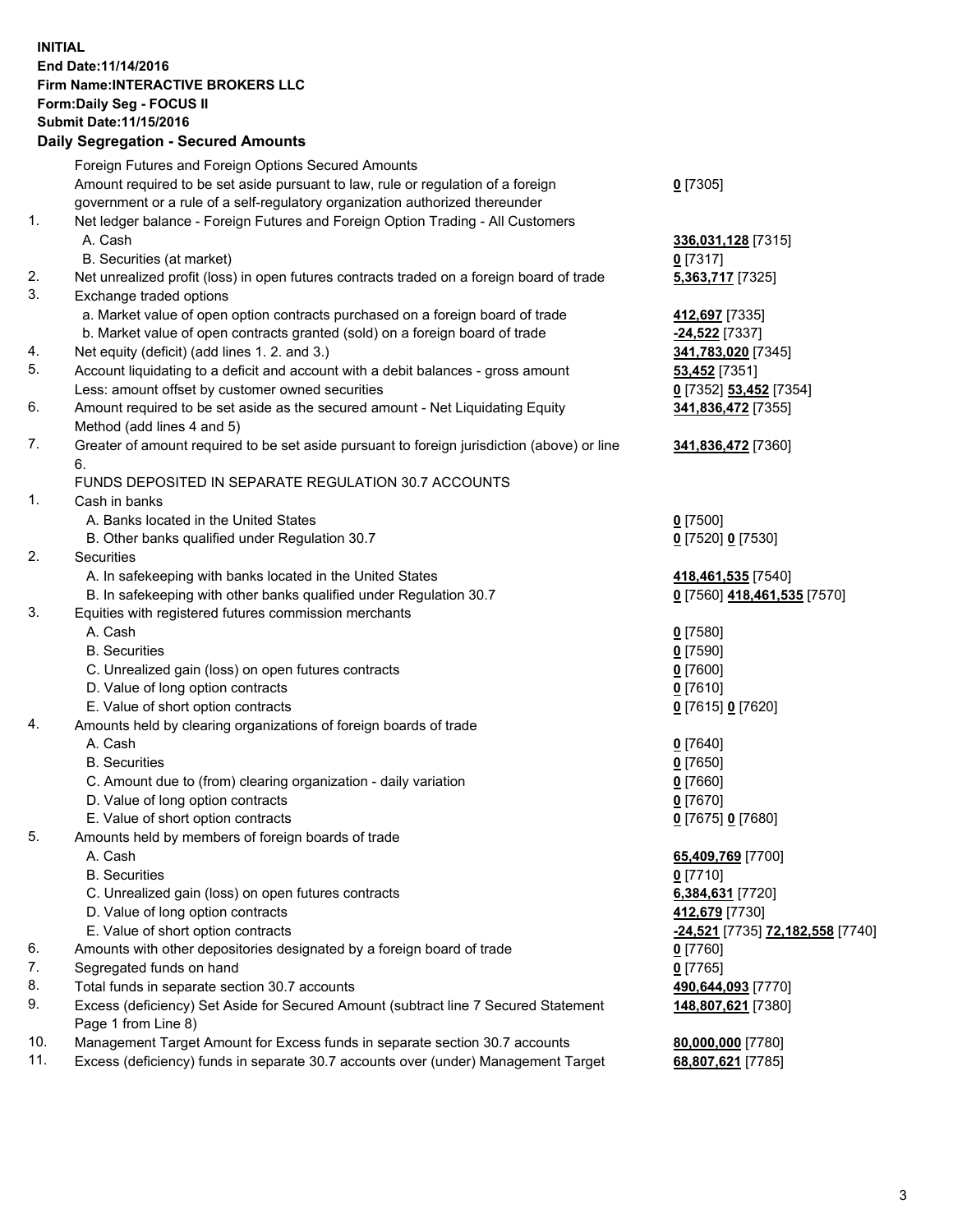**INITIAL End Date:11/14/2016 Firm Name:INTERACTIVE BROKERS LLC Form:Daily Seg - FOCUS II Submit Date:11/15/2016 Daily Segregation - Segregation Statement** SEGREGATION REQUIREMENTS(Section 4d(2) of the CEAct) 1. Net ledger balance A. Cash **3,299,442,750** [7010] B. Securities (at market) **0** [7020] 2. Net unrealized profit (loss) in open futures contracts traded on a contract market **-61,806,961** [7030] 3. Exchange traded options A. Add market value of open option contracts purchased on a contract market **137,376,770** [7032] B. Deduct market value of open option contracts granted (sold) on a contract market **-229,535,601** [7033] 4. Net equity (deficit) (add lines 1, 2 and 3) **3,145,476,958** [7040] 5. Accounts liquidating to a deficit and accounts with debit balances - gross amount **241,343** [7045] Less: amount offset by customer securities **0** [7047] **241,343** [7050] 6. Amount required to be segregated (add lines 4 and 5) **3,145,718,301** [7060] FUNDS IN SEGREGATED ACCOUNTS 7. Deposited in segregated funds bank accounts A. Cash **106,368,181** [7070] B. Securities representing investments of customers' funds (at market) **2,021,401,464** [7080] C. Securities held for particular customers or option customers in lieu of cash (at market) **0** [7090] 8. Margins on deposit with derivatives clearing organizations of contract markets A. Cash **27,091,542** [7100] B. Securities representing investments of customers' funds (at market) **1,324,171,157** [7110] C. Securities held for particular customers or option customers in lieu of cash (at market) **0** [7120] 9. Net settlement from (to) derivatives clearing organizations of contract markets **-12,638,825** [7130] 10. Exchange traded options A. Value of open long option contracts **137,406,074** [7132] B. Value of open short option contracts **-229,563,415** [7133] 11. Net equities with other FCMs A. Net liquidating equity **0** [7140] B. Securities representing investments of customers' funds (at market) **0** [7160] C. Securities held for particular customers or option customers in lieu of cash (at market) **0** [7170] 12. Segregated funds on hand **0** [7150] 13. Total amount in segregation (add lines 7 through 12) **3,374,236,178** [7180] 14. Excess (deficiency) funds in segregation (subtract line 6 from line 13) **228,517,877** [7190] 15. Management Target Amount for Excess funds in segregation **155,000,000** [7194]

16. Excess (deficiency) funds in segregation over (under) Management Target Amount Excess

**73,517,877** [7198]